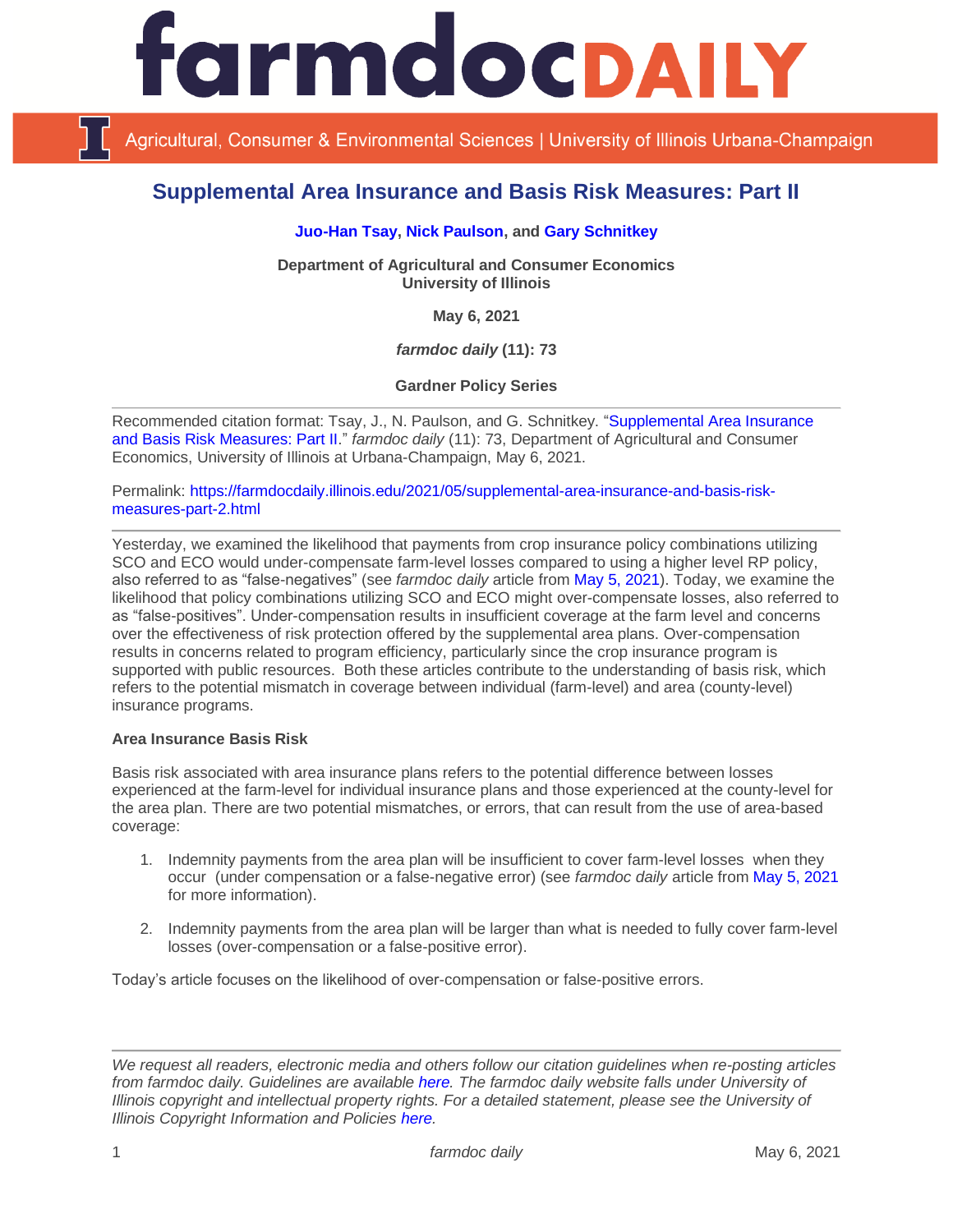To quantify basis risk, we use simulation analysis to generate farm-level and county-level yields, and harvest insurance prices for corn. Harvest prices are simulated based on the projected insurance price and volatility factor from the Risk Management Agency (RMA) for the 2021 crop year (\$4.58/bu projected price and 0.23 volatility factor).

Basis risk is related to the correlation between farm yields and county yields, or how closely farm yields tend to follow the county over time. The stronger the correlation between a farm and the county, the lower the basis risk meaning a county-level product will more closely match coverage from a farm-level product. For the comparisons here, the correlation between farm and county yields is assumed to be 0.8 which is representative of the historical correlation observed between farm yields from Illinois FBFM and USDA-NASS county yields for central Illinois.

# **Policy Comparison**

As in part I of this series, losses triggered by Revenue Protection at an 85% coverage level (RP-85) are used as the measure of true losses experienced at the farm level. Basis risk is then measured by comparing RP-85 to combinations of individual coverage and supplemental area coverage options. Specifically, we compare RP-85 to the following three alternatives:

- 1. RP-80 + SCO
- 2. RP-80 + SCO + ECO-90
- 3. RP-80 + SCO + ECO-95

Scenarios for Champaign (low risk) and Monroe (high risk) Counties in Illinois are examined. Estimated premiums for each policy combination are calculated as the average indemnity across the simulations, and existing subsidy rates are then applied to estimate farmer-paid premiums (see table 1 fro[m May 5,](https://farmdocdaily.illinois.edu/2021/05/supplemental-area-insurance-and-basis-risk-measures-part-1.html)  [2021\)](https://farmdocdaily.illinois.edu/2021/05/supplemental-area-insurance-and-basis-risk-measures-part-1.html).

#### **Indemnity Payment and Basis Risk**

To measure the likelihood of over-compensation, the outcomes from the simulation where indemnity payments are triggered from the alternative policy combinations are compared to payments triggered by RP-85 in the same outcomes.

The supplemental area plans increase coverage levels beyond those currently available for individual plans of insurance, leading to indemnity payments being triggered more often based on smaller required losses (see *farmdoc daily* article from [December 10, 2020\)](https://farmdocdaily.illinois.edu/2020/12/historical-analysis-of-the-frequency-of-triggering-enhanced-coverage-option-eco-payments.html). For Champaign County, the likelihood of a payment from RP-80+SCO is nearly 40%. The likelihood of a payment increases to 47.5% when ECO-90 is added, and to just over 60% when ECO-95 is used. Figure 1 shows the likelihood these alternative policies will trigger indemnity payments that exceed indemnities from RP-85 (i.e. payments from the alternative policies exceed losses compensated by the RP-85 policy).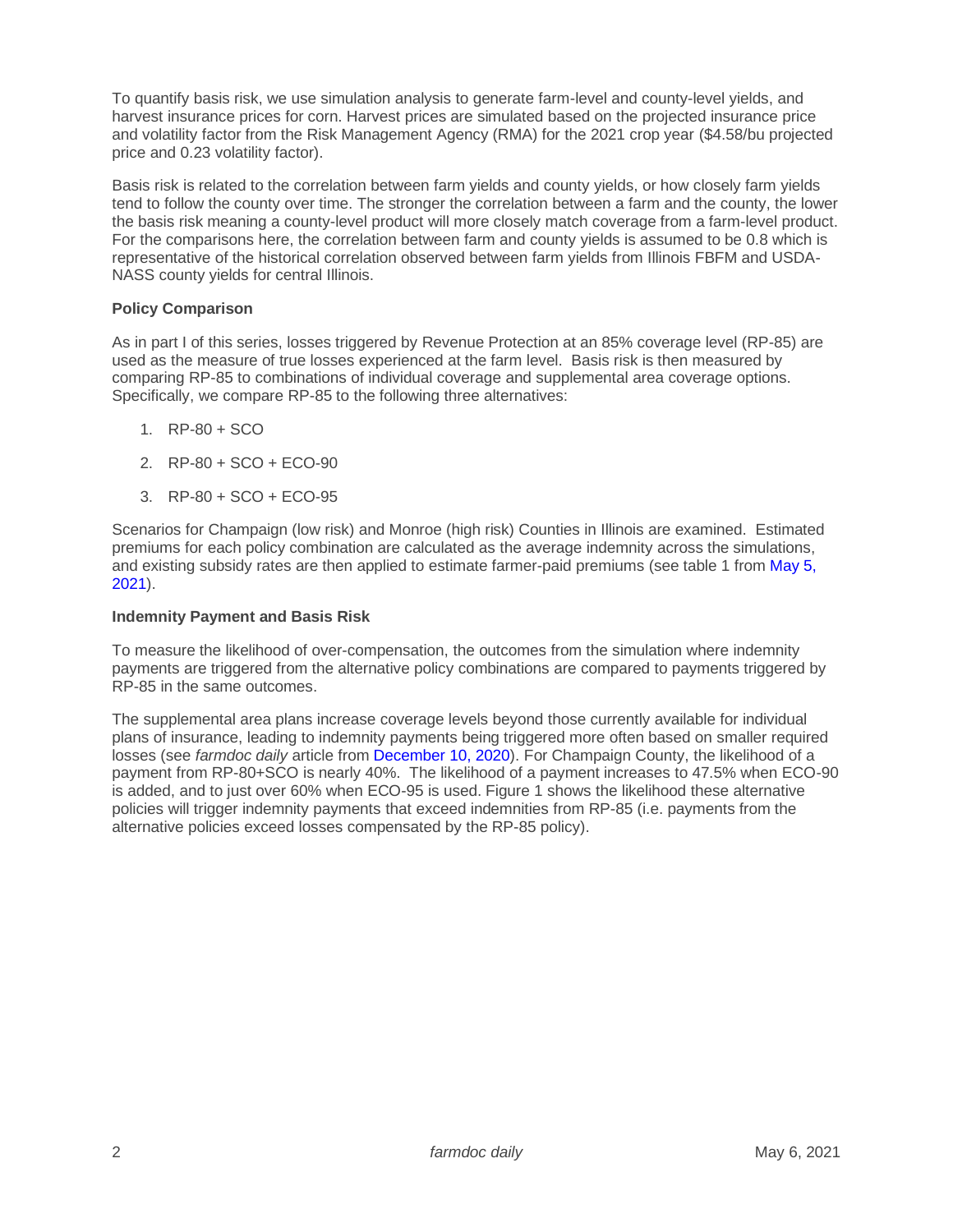

For RP-80+SCO, the indemnity would be greater than RP-85 with a likelihood of 21.4%. The likelihood of a RP-80+SCO indemnity when no farm-level losses occur (RP-85 indemnities are zero) is 6.7%. The likelihood of indemnities being greater than farm-level losses increases when ECO coverage is added (38% with ECO-90 added and 54.1% with ECO-95) . The likelihoods that the alternative policies trigger payments when no farm-level loss occurs also increases when ECO is added (12.8% with ECO-90 and 23.1% with ECO-95).

For Monroe County, the likelihood of the alternative policies triggering payments is larger than for Champaign County (50% for RP-80+SCO, 55% with ECO-90, 63% when ECO-95 is added), reflecting the greater production risk. In contrast, as shown in figure 1, the likelihood of over-compensation from the alternative policies are slightly smaller than in Champaign County for each of the alternative policies examined. The likelihood of indemnity payments being triggered when no farm-level losses occur is 7.9% for RP-80+SCO, 12.7% with ECO-90, and 20% with ECO-95.

Figure 2 shows the average dollar-amount difference in indemnity payments for outcomes where the alternative policies over-compensate for farm-level losses. On average, the level of over-compensation from RP-80+SCO is about \$21 per acre for Champaign County. This increases to \$42 and \$68 per acre when ECO-90 and ECO-95 are added, respectively. For Monroe County, the average level of overcompensation associated with RP-80+SCO is \$25 per acre. It increases to \$36 per acre and \$54 per acre for ECO-90 and ECO-95, respectively.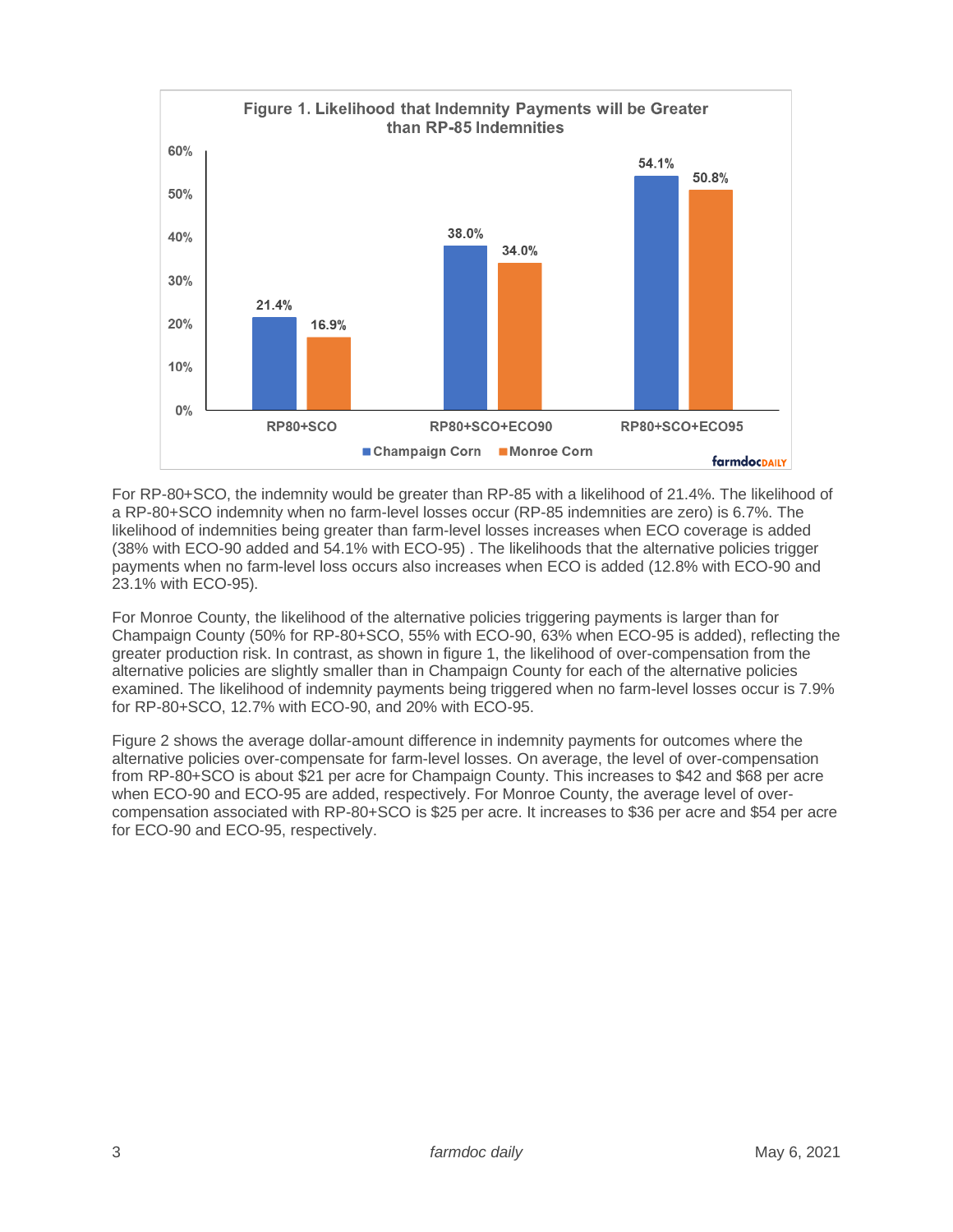

# **Net Indemnities and Basis Risk**

To incorporate the effect of premium costs, the same comparisons were also made using net indemnities (indemnities minus farmer-paid premium). Figure 3 reports the likelihood of over-compensation, or when payments from the alternative plans are triggered and net indemnities from the alternatives exceed those from RP-85.



For Champaign County, net indemnities from RP-80+SCO exceed those from RP-85 in 25.4% of outcomes. This likelihood increases to 37.8% and 49.4% when ECO-90 and ECO-95 added. The overall likelihood of over-compensation of net indemnities is similar to those for indemnities. For Monroe County, likelihoods of overcompensation for net indemnities are similar to those in Champaign for each of the policy alternatives.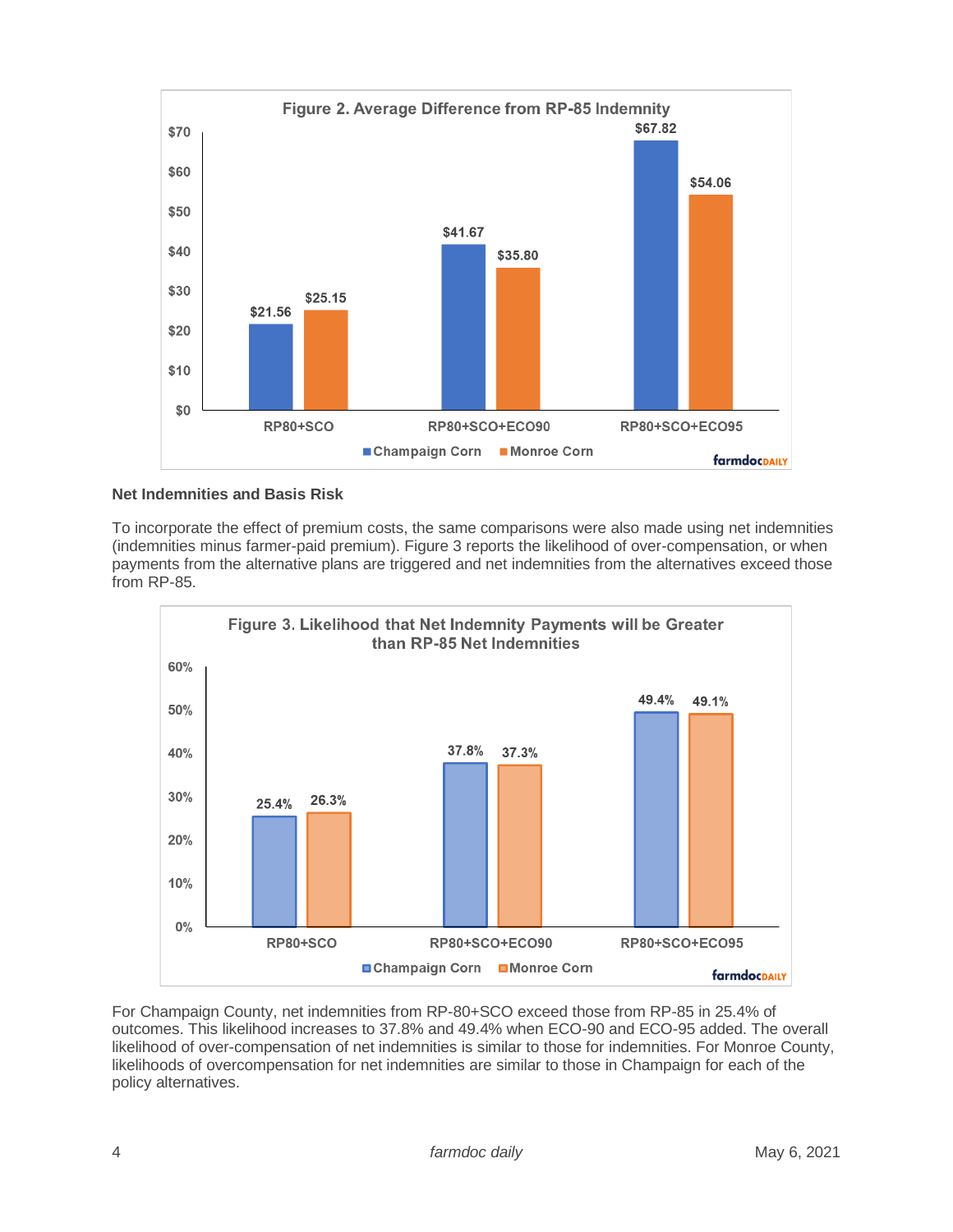Figure 4 reports the average dollar amount of over-compensation for net indemnities of the alternative policies. For Champaign County, net indemnities average \$25 per acre more from RP-80+SCO than from RP-85 when over-compensation occurs. The average level of over-compensation increases to \$42 per acre and \$61 per acre when ECO-90 and ECO-95 added. For Monroe County, over-compensation averages \$26 per acre for RP-80+SCO and increases to \$39 per acre and \$53 per acre when adding ECO-90 and ECO-95.



# **Summary**

The introduction of supplemental area insurance plans has provided farmers with the ability to add coverage to an underlying individual plan of insurance, and potentially trade-off a portion of their farmlevel coverage for county-based coverage. While these supplemental programs allow farmers to increase their overall coverage level, they also introduce basis risk and additional premium costs (see *farmdoc daily* article from [March 2, 2021](https://farmdocdaily.illinois.edu/2021/03/rp-eco-and-sco-tradeoffs.html) for more discussion). Basis risk results in the potential for both undercompensation and over-compensation of losses experienced at the farm-level.

The likelihood of indemnity payments from policy combinations using SCO and ECO over-compensating losses covered by RP-85 are estimated to be between 21% and 54% for a low-risk county scenario (Champaign). Similar estimates, ranging from 17% to 51% are found for a high-risk county scenario (Monroe). Over-compensation becomes more likely as greater levels of supplemental area coverage are added. When over-compensation occurs, indemnity payments from the policy combinations exceed farmlevel losses by an average of around \$25 per acre for RP-80+SCO, increasing to over \$50 per acre when ECO-95 is added.

Based on net indemnities (indemnities less farmer-paid premium costs), the likelihood of overcompensation for both Champaign and Monroe Counties ranges from 25% for RP-80+SCO to 49% when ECO-95 is added. On average, the level of over-compensation of net indemnities is quite similar to indemnities, ranging from around \$25 per acre for RP-80+SCO to more than \$50 per acre when ECO-95 is added.

In part I of this series, using greater levels of supplemental area coverage were shown to reduce (but not eliminate) the potential for under-compensation of farm-level losses (lower rate of "false-negatives"). Today's analysis illustrates that the trade-off is an increase in the likelihood of over-compensation as coverage levels of the supplemental area plans increases (higher rate of "false-positives"). Overcompensation implies an inefficient allocation of resources which, in the case of the Federal crop insurance program, are partially provided by taxpayers through premium discounts.